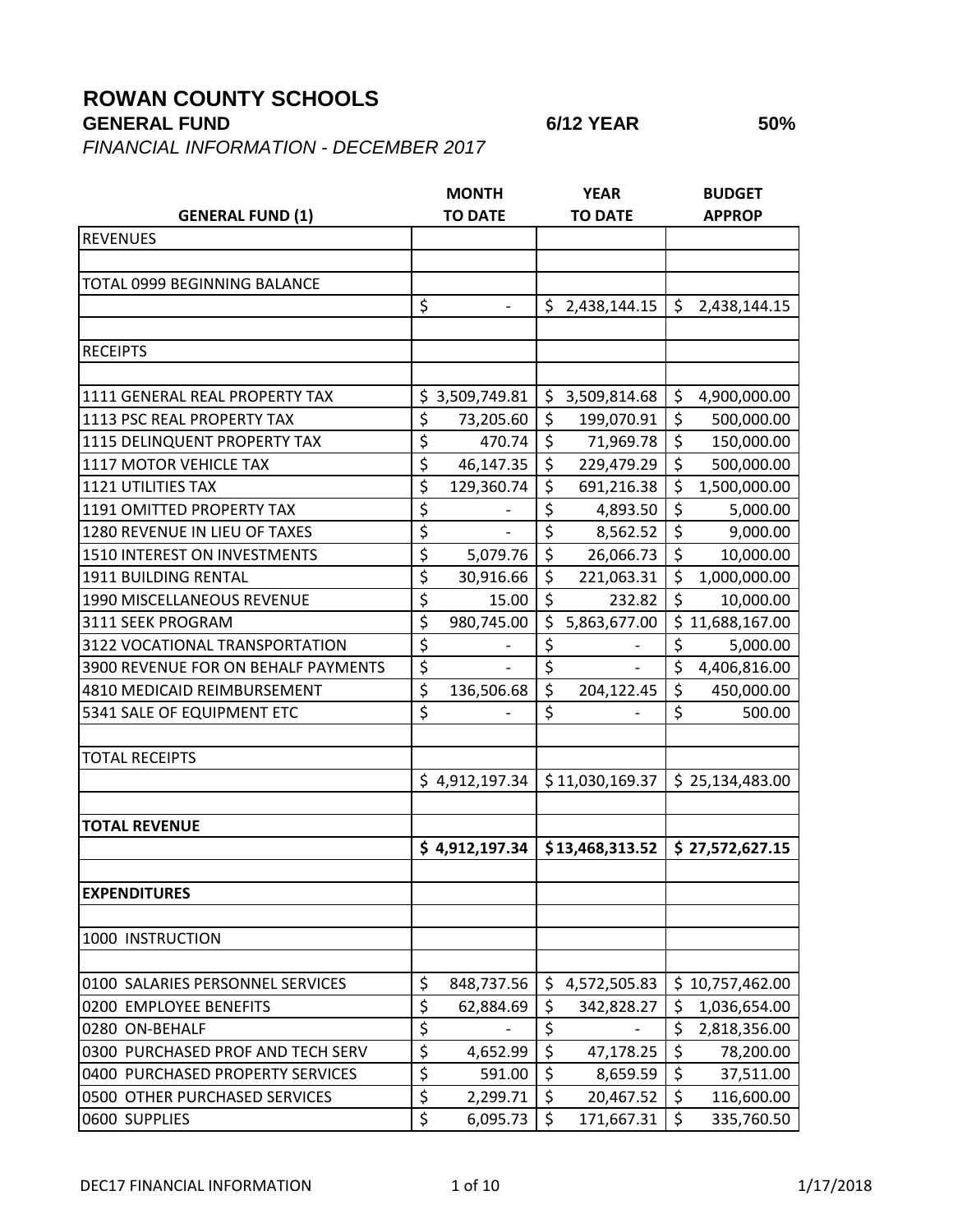| 0700 PROPERTY                            | \$                     | 428.36                   | $\ddot{\mathsf{S}}$ | 91,654.52         | $\zeta$          | 264,130.00      |
|------------------------------------------|------------------------|--------------------------|---------------------|-------------------|------------------|-----------------|
|                                          | <b>MONTH</b>           |                          | <b>YEAR</b>         |                   | <b>BUDGET</b>    |                 |
| <b>GENERAL FUND (1)</b>                  | <b>TO DATE</b>         |                          | <b>TO DATE</b>      |                   | <b>APPROP</b>    |                 |
| 0800 DEBT SERVICE AND MISCELLANEOUS      | \$                     |                          | \$                  | 516.08            | $\zeta$          | 7,000.00        |
|                                          |                        |                          |                     |                   |                  |                 |
| TOTAL 1000 INSTRUCTION                   |                        |                          |                     |                   |                  |                 |
|                                          | \$                     | 925,690.04               |                     | \$5,255,477.37    |                  | \$15,451,673.50 |
|                                          |                        |                          |                     |                   |                  |                 |
| 2100 STUDENT SUPPORT SERVICES            |                        |                          |                     |                   |                  |                 |
|                                          |                        |                          |                     |                   |                  |                 |
| 0100 SALARIES PERSONNEL SERVICES         | \$                     | 60,537.58                | \$                  | 339,458.48        | \$               | 760,649.00      |
| 0200 EMPLOYEE BENEFITS                   | \$                     | 7,431.15                 | $\overline{\xi}$    | 42,373.56         | \$               | 93,081.00       |
| 0280 ON-BEHALF                           | \$                     |                          | \$                  | $\qquad \qquad -$ | $\overline{\xi}$ | 108,726.00      |
| 0300 PURCHASED PROF AND TECH SERV        | \$                     | 239.00                   | \$                  | 1,153.00          | $\overline{\xi}$ | 1,650.00        |
| 0500 OTHER PURCHASED SERVICES            | $\overline{\xi}$       | 191.72                   | \$                  | 2,286.66          | $\overline{\xi}$ | 2,300.00        |
| 0600 SUPPLIES                            | $\overline{\varsigma}$ | 1,298.25                 | \$                  | 12,803.38         | \$               | 21,500.00       |
| 0700 PROPERTY                            | $\overline{\xi}$       |                          | \$                  |                   | \$               |                 |
|                                          |                        |                          |                     |                   |                  |                 |
| TOTAL 2100 STUDENT SUPPORT SERVICES      |                        |                          |                     |                   |                  |                 |
|                                          | \$                     | 69,697.70                | \$                  | 398,075.08        | \$               | 987,906.00      |
|                                          |                        |                          |                     |                   |                  |                 |
| 2200 INSTRUCTIONAL STAFF SUPP SERV       |                        |                          |                     |                   |                  |                 |
|                                          |                        |                          |                     |                   |                  |                 |
| 0100 SALARIES PERSONNEL SERVICES         | \$                     | 26,957.06                | \$                  | 144,741.56        | $\zeta$          | 323,897.00      |
| 0200 EMPLOYEE BENEFITS                   | \$                     | 2,259.10                 | \$                  | 11,736.24         | \$               | 16,123.00       |
| 0280 ON-BEHALF                           | $\overline{\xi}$       |                          | \$                  |                   | $\overline{\xi}$ | 87,105.00       |
| 0600 SUPPLIES                            | \$                     | $\overline{\phantom{0}}$ | \$                  | 13,133.74         | $\overline{\xi}$ | 23,244.00       |
| 0700 PROPERTY                            | \$                     |                          | \$                  |                   | \$               | 1,450.00        |
|                                          |                        |                          |                     |                   |                  |                 |
| TOTAL 2200 INSTRUCTIONAL STAFF SUPP SERV |                        |                          |                     |                   |                  |                 |
|                                          | \$                     | 29,216.16                | $\zeta$             | 169,611.54        | $\zeta$          | 451,819.00      |
|                                          |                        |                          |                     |                   |                  |                 |
| 2300 DISTRICT ADMIN SUPPORT              |                        |                          |                     |                   |                  |                 |
|                                          |                        |                          |                     |                   |                  |                 |
| 0100 SALARIES PERSONNEL SERVICES         | \$                     | 16,723.70                | \$                  | 105,618.00        | \$               | 206,225.00      |
| 0200 EMPLOYEE BENEFITS                   | \$                     | 8,910.78                 | \$                  | 41,881.89         | \$               | 189,780.00      |
| 0280 ON-BEHALF                           | \$                     |                          | \$                  |                   | \$               | 204,875.00      |
| 0300 PURCHASED PROF AND TECH SERV        | \$                     | 191,141.99               | $\overline{\xi}$    | 225,519.09        | \$               | 258,100.00      |
| 0400 PURCHASED PROPERTY SERVICES         | \$                     | 1,160.34                 | \$                  | 6,962.04          | \$               | 14,500.00       |
| 0500 OTHER PURCHASED SERVICES            | \$                     | 452.00                   | \$                  | 17,918.81         | \$               | 110,918.00      |
| 0600 SUPPLIES                            | \$                     | 21.99                    | \$                  | 438.99            | \$               | 5,500.00        |
| 0700 PROPERTY                            | \$                     |                          | \$                  |                   | \$               | 6,000.00        |
|                                          |                        |                          |                     |                   |                  |                 |
| TOTAL 2300 DISTRICT ADMIN SUPPORT        |                        |                          |                     |                   |                  |                 |
|                                          | \$                     | 218,410.80               | \$                  | 398,338.82        | \$               | 995,898.00      |
|                                          |                        |                          |                     |                   |                  |                 |
| 2400 SCHOOL ADMIN SUPPORT                |                        |                          |                     |                   |                  |                 |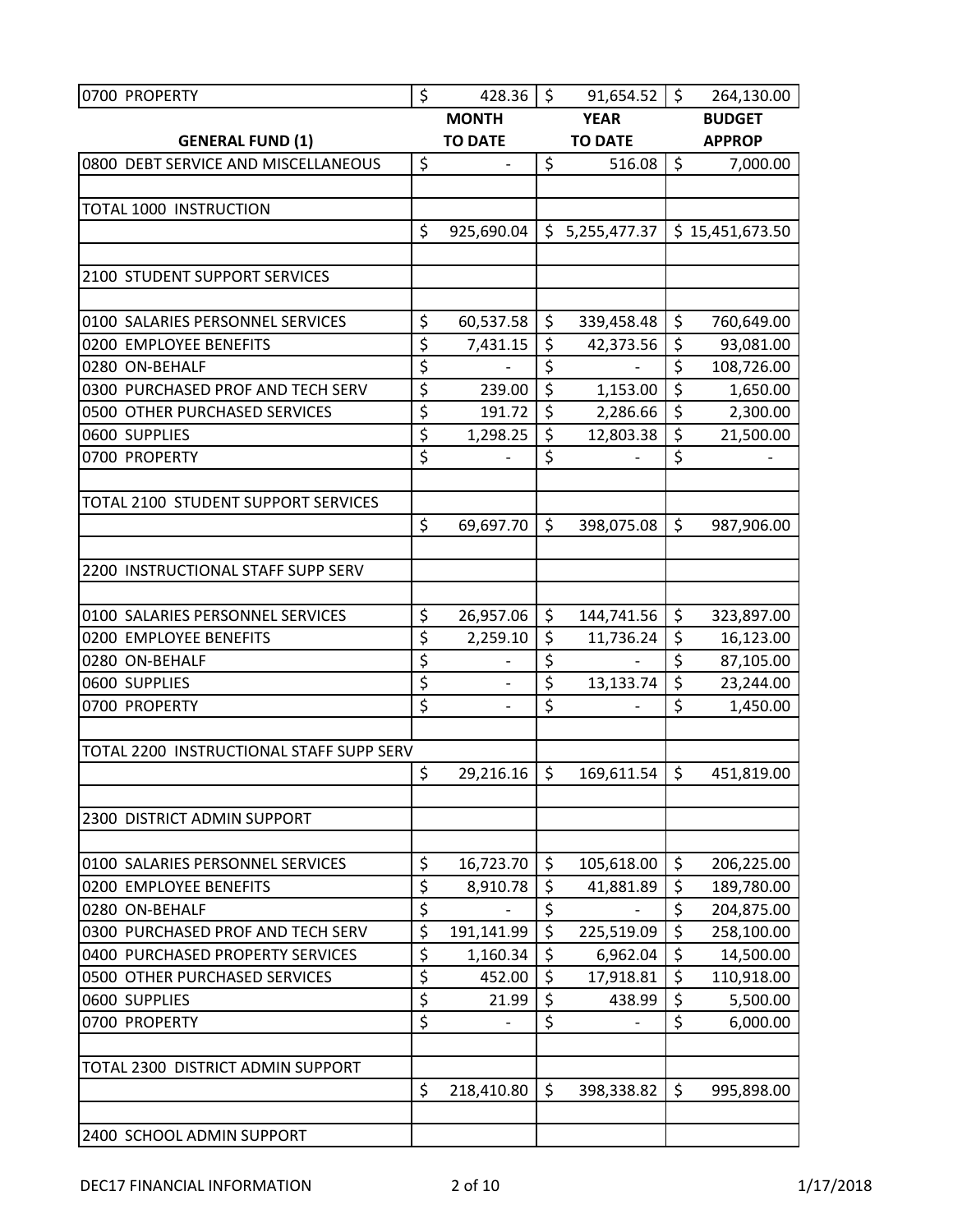|                                             | <b>MONTH</b>                    |                              | <b>YEAR</b>      |                          | <b>BUDGET</b>    |               |
|---------------------------------------------|---------------------------------|------------------------------|------------------|--------------------------|------------------|---------------|
| <b>GENERAL FUND (1)</b>                     |                                 | <b>TO DATE</b>               | <b>TO DATE</b>   |                          |                  | <b>APPROP</b> |
| 0100 SALARIES PERSONNEL SERVICES            | \$                              | 74,301.04                    | \$               | 423,579.72               | \$               | 764,827.00    |
| 0200 EMPLOYEE BENEFITS                      | \$                              | 7,202.86                     | $\overline{\xi}$ | 37,080.07                | $\overline{\xi}$ | 156,143.00    |
| 0280 ON-BEHALF                              | \$                              |                              | \$               |                          | \$               | 214,659.00    |
| 0300 PURCHASED PROF AND TECH SERV           | \$                              | 1,200.00                     | \$               | 3,127.13                 | $\overline{\xi}$ | 19,750.00     |
| 0400 PURCHASED PROPERTY SERVICES            | \$                              |                              | \$               | 34,704.00                | $\overline{\xi}$ | 38,900.00     |
| 0500 OTHER PURCHASED SERVICES               | \$                              | $\overline{\phantom{0}}$     | \$               | 1,247.62                 | $\overline{\xi}$ | 7,350.00      |
| 0600 SUPPLIES                               | \$                              | 2,329.86                     | \$               | 31,052.28                | $\overline{\xi}$ | 72,865.00     |
| 0700 PROPERTY                               | $\overline{\boldsymbol{\zeta}}$ |                              | \$               | 699.32                   | $\overline{\xi}$ | 3,878.00      |
| 0800 DEBT SERVICE AND MISCELLANEOUS         | \$                              |                              | \$               |                          | $\overline{\xi}$ | 1,000.00      |
| 0840 CONTINGENCY                            | \$                              | $\overline{\phantom{a}}$     | $\overline{\xi}$ |                          | \$               | 1,248.00      |
|                                             |                                 |                              |                  |                          |                  |               |
| TOTAL 2400 SCHOOL ADMIN SUPPORT             |                                 |                              |                  |                          |                  |               |
|                                             | \$                              | 85,033.76                    | \$               | 531,490.14               | \$               | 1,280,620.00  |
|                                             |                                 |                              |                  |                          |                  |               |
| 2500 BUSINESS SUPPORT SERVICES              |                                 |                              |                  |                          |                  |               |
|                                             |                                 |                              |                  |                          |                  |               |
| 0100 SALARIES PERSONNEL SERVICES            | \$                              | 12,435.86                    | \$               | 73,615.16                | \$               | 149,245.00    |
| 0200 EMPLOYEE BENEFITS                      | \$                              | 2,237.88                     | \$               | 13,427.28                | \$               | 25,663.00     |
| 0280 ON-BEHALF                              | $\overline{\xi}$                |                              | \$               |                          | \$               | 34,028.00     |
|                                             |                                 |                              |                  |                          |                  |               |
| TOTAL 2500 BUSINESS SUPPORT SERVICES        |                                 |                              |                  |                          |                  |               |
|                                             | \$                              | 14,673.74                    | \$               | 87,042.44                | \$               | 208,936.00    |
|                                             |                                 |                              |                  |                          |                  |               |
| 2600 PLANT OPERATIONS AND MAINTENANCE       |                                 |                              |                  |                          |                  |               |
|                                             |                                 |                              |                  |                          |                  |               |
| 0100 SALARIES PERSONNEL SERVICES            | \$                              | 54,924.57                    | \$               | 386,764.34               | \$               | 868,225.00    |
| 0200 EMPLOYEE BENEFITS                      | $\overline{\xi}$                | 13,976.39                    | \$               | 97,469.95                | \$               | 182,760.00    |
| 0280 ON-BEHALF                              | \$                              | $\overline{\phantom{a}}$     | \$               | $\overline{\phantom{0}}$ | $\overline{\xi}$ | 488,691.00    |
| 0300 PURCHASED PROF AND TECH SERV           | \$                              | 46,540.08                    | \$               | 330,649.38               | \$               | 316,000.00    |
| 0400 PURCHASED PROPERTY SERVICES            | \$                              | 10,555.65                    | \$               | 57,583.04                | \$               | 133,600.00    |
| 0500 OTHER PURCHASED SERVICES               | \$                              | 1,056.16                     | \$               | 25,790.47                | \$               | 59,500.00     |
| 0600 SUPPLIES                               | \$                              | 59,874.90                    | \$               | 474,882.15               | $\zeta$          | 1,028,500.00  |
| 0700 PROPERTY                               | $\overline{\xi}$                |                              | \$               |                          | $\overline{\xi}$ | 11,500.00     |
| 0800 DEBT SERVICE AND MISCELLANEOUS         | \$                              | $\qquad \qquad \blacksquare$ | \$               |                          | \$               | 3,000.00      |
|                                             |                                 |                              |                  |                          |                  |               |
| TOTAL 2600 PLANT OPERATIONS AND MAINTENANCE |                                 |                              |                  |                          |                  |               |
|                                             | \$                              | 186,927.75                   | \$               | 1,373,139.33             | \$               | 3,091,776.00  |
|                                             |                                 |                              |                  |                          |                  |               |
| 2700 STUDENT TRANSPORTATION                 |                                 |                              |                  |                          |                  |               |
|                                             |                                 |                              |                  |                          |                  |               |
| 0100 SALARIES PERSONNEL SERVICES            | \$                              | 102,210.43                   | \$               | 561,829.31               | \$               | 1,070,825.00  |
| 0200 EMPLOYEE BENEFITS                      | \$                              | 25,493.31                    | \$               | 143,570.27               | \$               | 320,039.00    |
| 0280 ON-BEHALF                              | \$                              |                              | \$               |                          | \$               | 417,520.00    |
| 0300 PURCHASED PROF AND TECH SERV           | \$                              |                              | \$               | 33,676.71                | $\zeta$          | 6,050.00      |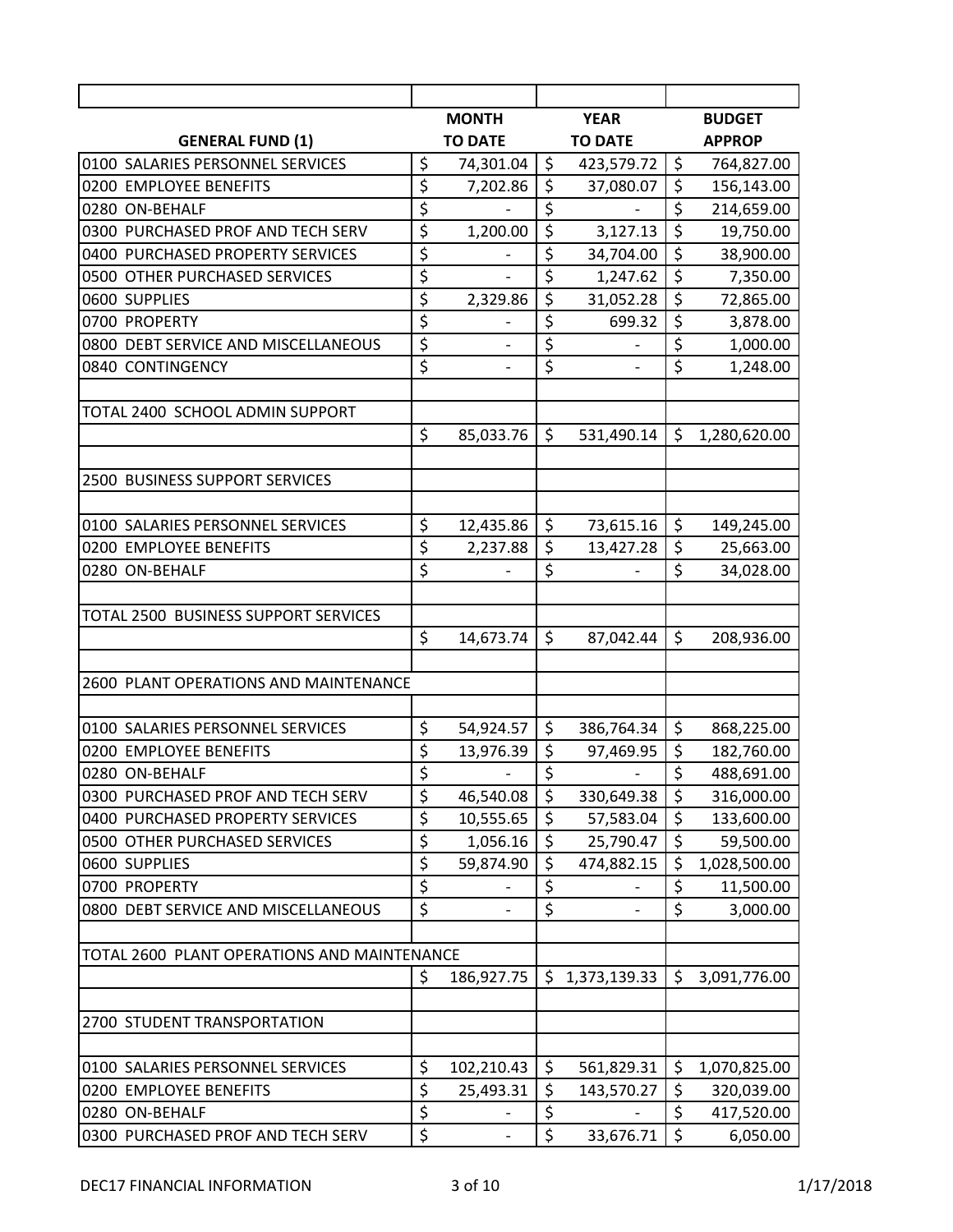| 0400 PURCHASED PROPERTY SERVICES    | \$               | 153.41                   | $\sqrt{5}$       | 10,023.85                       | $\overline{\phantom{0}}$ | 2,500.00        |
|-------------------------------------|------------------|--------------------------|------------------|---------------------------------|--------------------------|-----------------|
|                                     |                  | <b>MONTH</b>             |                  | <b>YEAR</b>                     |                          | <b>BUDGET</b>   |
| <b>GENERAL FUND (1)</b>             |                  | <b>TO DATE</b>           |                  | <b>TO DATE</b>                  |                          | <b>APPROP</b>   |
| 0500 OTHER PURCHASED SERVICES       | \$               | 183.58                   | \$               | 4,194.99                        | \$                       | 68,400.00       |
| 0600 SUPPLIES                       | $\overline{\xi}$ | 50,560.97                | \$               | 234,917.91                      | \$                       | 456,340.00      |
| 0700 PROPERTY                       | $\overline{\xi}$ |                          | \$               | 6,150.08                        | \$                       | 44,000.00       |
|                                     |                  |                          |                  |                                 |                          |                 |
| TOTAL 2700 STUDENT TRANSPORTATION   |                  |                          |                  |                                 |                          |                 |
|                                     | \$               | 178,601.70               | $\zeta$          | 994,363.12                      | $\zeta$                  | 2,385,674.00    |
|                                     |                  |                          |                  |                                 |                          |                 |
| 5100 DEBT SERVICE                   |                  |                          |                  |                                 |                          |                 |
| 0800 DEBT SERVICE AND MISCELLANEOUS | $\zeta$          | $\frac{1}{2}$            | $\zeta$          | 64,562.85                       | $\zeta$                  | 750,000.00      |
|                                     |                  |                          |                  |                                 |                          |                 |
| TOTAL 5100 DEBT SERVICE             |                  |                          |                  |                                 |                          |                 |
|                                     | \$               | $\overline{\phantom{a}}$ | \$               | 64,562.85                       | \$                       | 750,000.00      |
|                                     |                  |                          |                  |                                 |                          |                 |
| 5200 FUND TRANSFERS                 |                  |                          |                  |                                 |                          |                 |
|                                     |                  |                          |                  |                                 |                          |                 |
| 0900 OTHER ITEMS                    | $\zeta$          | $\overline{a}$           | $\zeta$          | $\overline{\phantom{a}}$        | $\zeta$                  | 75,000.00       |
|                                     |                  |                          |                  |                                 |                          |                 |
| TOTAL 5200 FUND TRANSFERS           |                  |                          |                  |                                 |                          |                 |
|                                     | \$               |                          | $\overline{\xi}$ |                                 | \$                       | 75,000.00       |
| 5300 CONTINGENCY                    |                  |                          |                  |                                 |                          |                 |
|                                     |                  |                          |                  |                                 |                          |                 |
| 0840 CONTINGENCY                    | \$               | $\overline{\phantom{a}}$ | \$               | ÷,                              | \$                       | 1,893,324.65    |
|                                     |                  |                          |                  |                                 |                          |                 |
| <b>TOTAL 5300 CONTINGENCY</b>       |                  |                          |                  |                                 |                          |                 |
|                                     | \$               | $\overline{\phantom{a}}$ | \$               | $\mathbb{Z}^d$                  |                          | \$1,893,324.65  |
|                                     |                  |                          |                  |                                 |                          |                 |
| <b>TOTAL EXPENDITURES</b>           |                  |                          |                  |                                 |                          |                 |
|                                     |                  | \$1,708,251.65           |                  | \$9,272,100.69                  |                          | \$27,572,627.15 |
| <b>TOTAL FOR GENERAL FUND (1)</b>   |                  |                          |                  |                                 |                          |                 |
|                                     |                  |                          |                  | $$3,203,945.69$ $$4,196,212.83$ | $\boldsymbol{\zeta}$     |                 |
|                                     |                  |                          |                  |                                 |                          | $\blacksquare$  |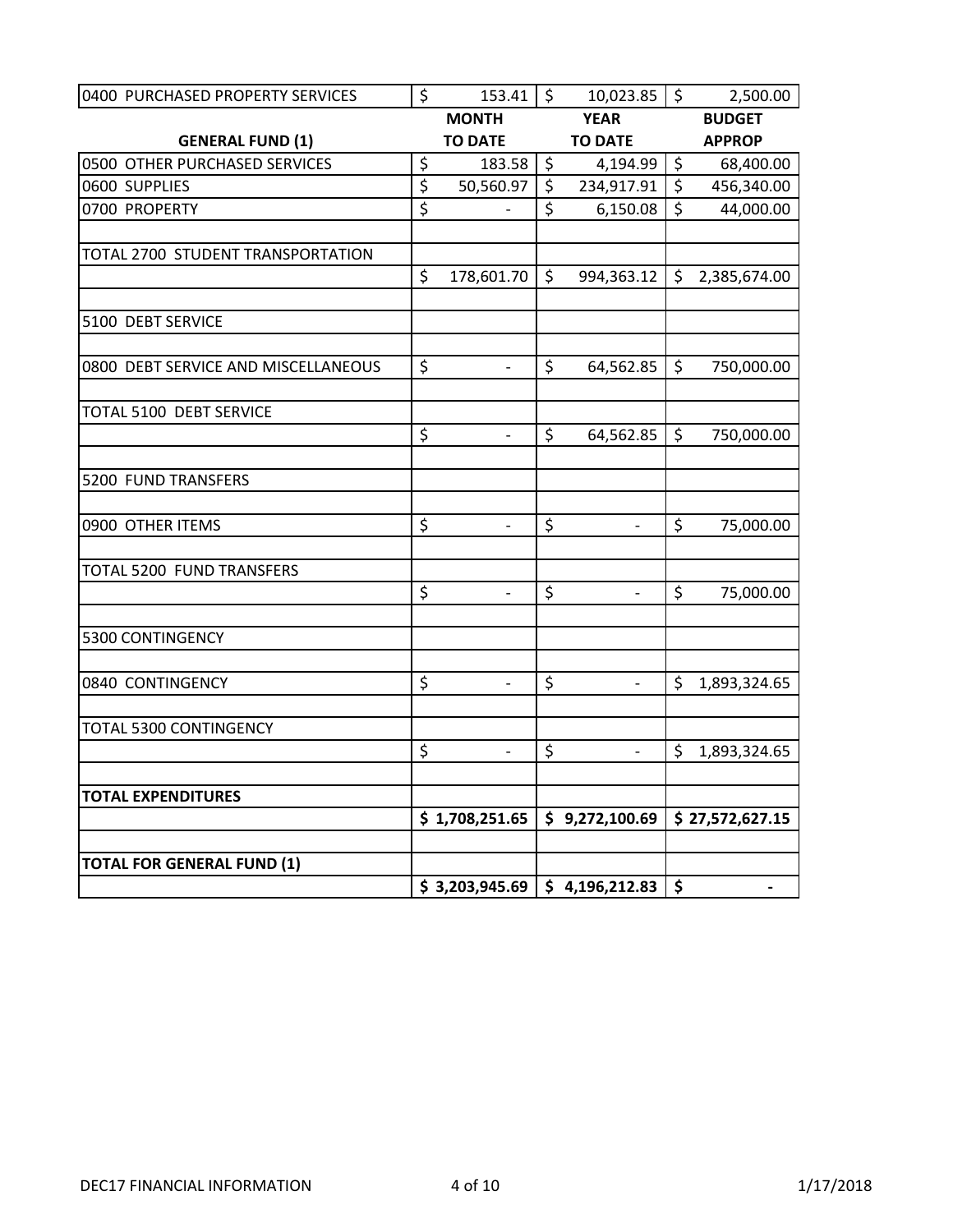|                                         |                                 | <b>MONTH</b>      | <b>YEAR</b>      |              | <b>BUDGET</b>    |              |
|-----------------------------------------|---------------------------------|-------------------|------------------|--------------|------------------|--------------|
| <b>FOOD SERVICE FUND (51)</b>           |                                 | <b>TO DATE</b>    | <b>TO DATE</b>   |              | <b>APPROP</b>    |              |
| <b>REVENUES</b>                         |                                 |                   |                  |              |                  |              |
|                                         |                                 |                   |                  |              |                  |              |
| TOTAL 0999 BEGINNING BALANCE            |                                 |                   |                  |              |                  |              |
|                                         | \$                              |                   | \$               | 32,957.40    | $\zeta$          | 320,719.06   |
|                                         |                                 |                   |                  |              |                  |              |
| <b>RECEIPTS</b>                         |                                 |                   |                  |              |                  |              |
|                                         |                                 |                   |                  |              |                  |              |
| <b>1510 INTEREST ON INVESTMENTS</b>     | \$                              | 5.57              | \$               | 34.09        | \$               | 500.00       |
| 1629 NON-REIMBURSBLE OTHER FOOD PRG     | \$                              | 12,573.90         | $\overline{\xi}$ | 73,591.87    | $\overline{\xi}$ | 475,000.00   |
| 3200 RESTRICTED STATE REVENUE           | \$                              |                   | \$               |              | \$               | 16,198.00    |
| 4500 RESTRICTED FED THRU STATE          | \$                              | 193,509.31        | \$               | 739,886.39   | \$               | 1,305,000.00 |
| 4950 CHILD NUTR PRG DONATED COMMOD      | $\overline{\xi}$                |                   | \$               |              | \$               | 100,000.00   |
|                                         |                                 |                   |                  |              |                  |              |
| <b>TOTAL RECEIPTS</b>                   |                                 |                   |                  |              |                  |              |
|                                         | \$                              | 206,088.78        | \$               | 813,512.35   | \$               | 1,896,698.00 |
| <b>TOTAL REVENUE</b>                    |                                 |                   |                  |              |                  |              |
|                                         | \$                              | 206,088.78        | \$               | 846,469.75   | \$               | 2,217,417.06 |
|                                         |                                 |                   |                  |              |                  |              |
| <b>EXPENDITURES</b>                     |                                 |                   |                  |              |                  |              |
|                                         |                                 |                   |                  |              |                  |              |
| 3100 FOOD SERVICE OPERATION             |                                 |                   |                  |              |                  |              |
|                                         |                                 |                   |                  |              |                  |              |
| 0100 SALARIES PERSONNEL SERVICES        | \$                              | 60,068.39         | \$               | 297,516.38   | \$               | 616,482.00   |
| 0200 EMPLOYEE BENEFITS                  | \$                              | 14,889.67         | \$               | 73,247.55    | \$               | 145,820.00   |
| 0280 ON-BEHALF                          | $\overline{\boldsymbol{\zeta}}$ |                   | \$               |              | $\overline{\xi}$ | 156,313.00   |
| 0300 PURCHASED PROF AND TECH SERV       | \$                              | $\qquad \qquad -$ | \$               | 28,246.53    | \$               | 19,800.00    |
| 0400 PURCHASED PROPERTY SERVICES        | $\overline{\xi}$                |                   | \$               | 455.00       | $\overline{\xi}$ | 2,500.00     |
| 0500 OTHER PURCHASED SERVICES           | \$                              | 708.14            | \$               | 2,560.70     | \$               | 4,000.00     |
| 0600 SUPPLIES                           | \$                              | 127,304.38        | \$               | 464,427.18   | \$               | 887,832.20   |
| 0700 PROPERTY                           | \$                              | 314.35            | \$               | 30,037.45    | \$               | 56,471.60    |
| 0840 CONTINGENCY                        | \$                              |                   | \$               |              | \$               | 328,198.26   |
| TOTAL 3100 FOOD SERVICE OPERATION       |                                 |                   |                  |              |                  |              |
|                                         | \$                              | 203,284.93        | \$               | 896,490.79   | \$               | 2,217,417.06 |
|                                         |                                 |                   |                  |              |                  |              |
| <b>TOTAL EXPENDITURES</b>               |                                 |                   |                  |              |                  |              |
|                                         | \$                              | 203,284.93        | \$               | 896,490.79   | \$               | 2,217,417.06 |
|                                         |                                 |                   |                  |              |                  |              |
| <b>TOTAL FOR FOOD SERVICE FUND (51)</b> |                                 |                   |                  |              |                  |              |
|                                         | \$                              | 2,803.85          | \$               | (50, 021.04) | \$               |              |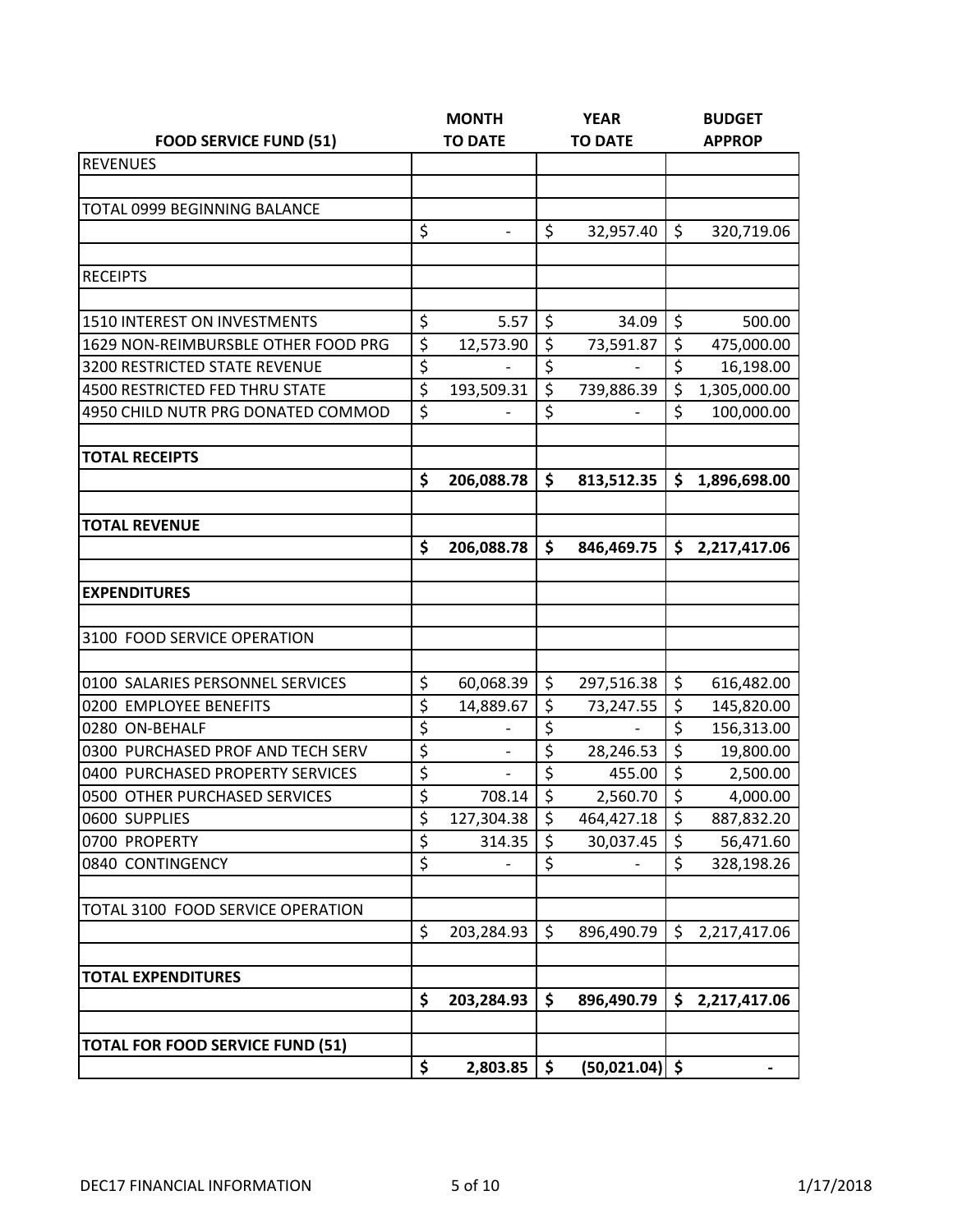| ED<br>JS              |
|-----------------------|
|                       |
|                       |
|                       |
| 100                   |
|                       |
|                       |
|                       |
| 71.6                  |
| 39.8                  |
| 48                    |
| 45<br>5.9             |
| 46<br>5.1             |
| 97.9<br>J             |
| $\cdot$<br>9!         |
| 260.                  |
| 22.1                  |
| 2.3<br>Ŝ              |
| 50.2<br>I             |
| 0                     |
| 0                     |
| ,4<br>ľ               |
| 0                     |
|                       |
|                       |
| 43.                   |
|                       |
|                       |
| .<br>18.9<br>Δ        |
|                       |
|                       |
|                       |
|                       |
|                       |
| 42.5<br>J             |
| 33.<br>$\overline{1}$ |
| 0                     |
| 60.3<br>3             |
| $\overline{23.1}$     |
| $\frac{17.6}{51.1}$   |
|                       |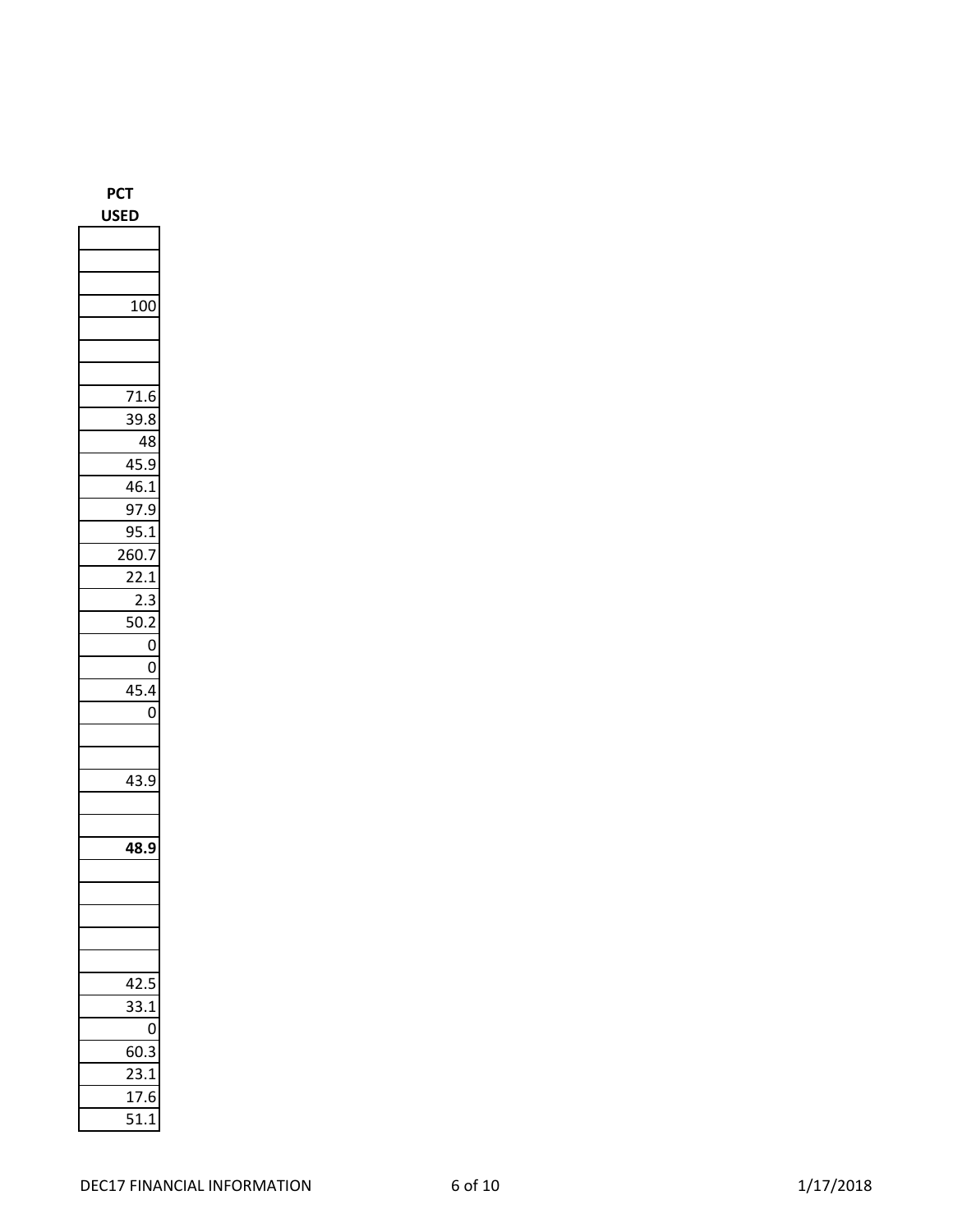| $\overline{34.7}$           |
|-----------------------------|
| PCT                         |
| <b>USED</b>                 |
| $\frac{1}{7.4}$             |
|                             |
|                             |
| 34                          |
|                             |
|                             |
|                             |
| 44.6                        |
| 45.5                        |
| $\mathbf 0$                 |
| 69.9                        |
| 99.4                        |
| I<br>59.6                   |
| 0                           |
|                             |
|                             |
| 40.3                        |
|                             |
|                             |
|                             |
| 44.7                        |
| 72.8<br>0                   |
| $\overline{56}$ .<br>c<br>5 |
| 0                           |
|                             |
|                             |
| 37<br>I<br>ċ                |
|                             |
|                             |
|                             |
| C<br>51                     |
| 7                           |
| C<br>)                      |
| 8<br>1                      |
| 8<br>l                      |
| ł<br>1                      |
| 8                           |
| 0                           |
|                             |
|                             |
| 40<br>J                     |
|                             |
|                             |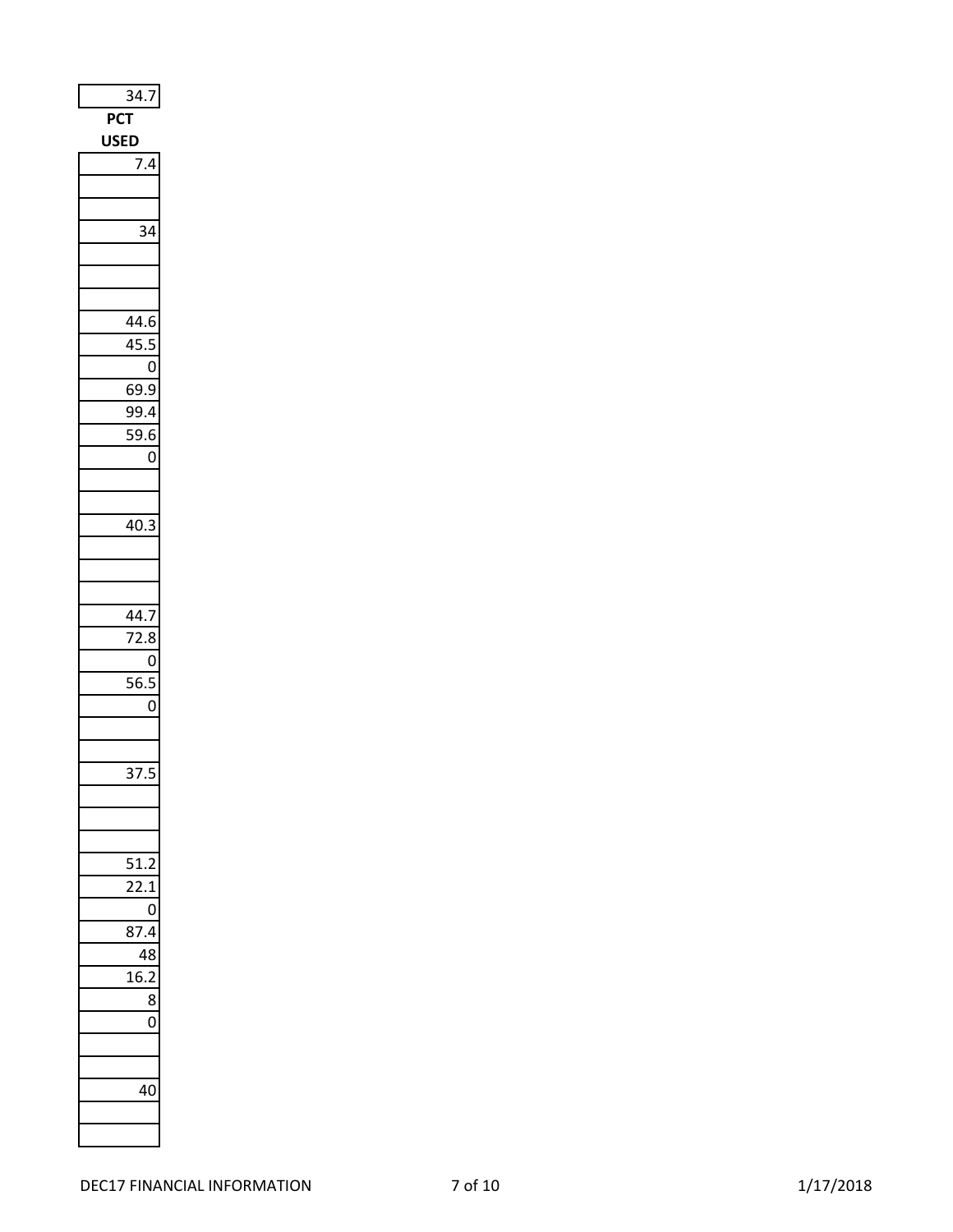| PCT                                  |
|--------------------------------------|
| <b>USED</b>                          |
| $\overline{55}$<br>4                 |
| 2<br>$\overline{\mathbf{3.8}}$<br>Î. |
| 0                                    |
| $\frac{1}{15.8}$                     |
| 89.2                                 |
| 17                                   |
| 42.6                                 |
| 18                                   |
| $\overline{0}$                       |
| 0                                    |
|                                      |
|                                      |
| 41.5                                 |
|                                      |
|                                      |
|                                      |
| 49.                                  |
| 52.3<br>3                            |
| 0                                    |
|                                      |
|                                      |
| 41.                                  |
|                                      |
|                                      |
|                                      |
| 14.6                                 |
| ľ<br><sup>}</sup> .<br>≀             |
| 0                                    |
| 104.6                                |
| 43.1                                 |
| 43.4                                 |
| 46.                                  |
| 0                                    |
| 0                                    |
|                                      |
|                                      |
| 44.4                                 |
|                                      |
|                                      |
| ľ                                    |
| ï,<br>2<br>44.9                      |
|                                      |
| 0                                    |
| 556.6                                |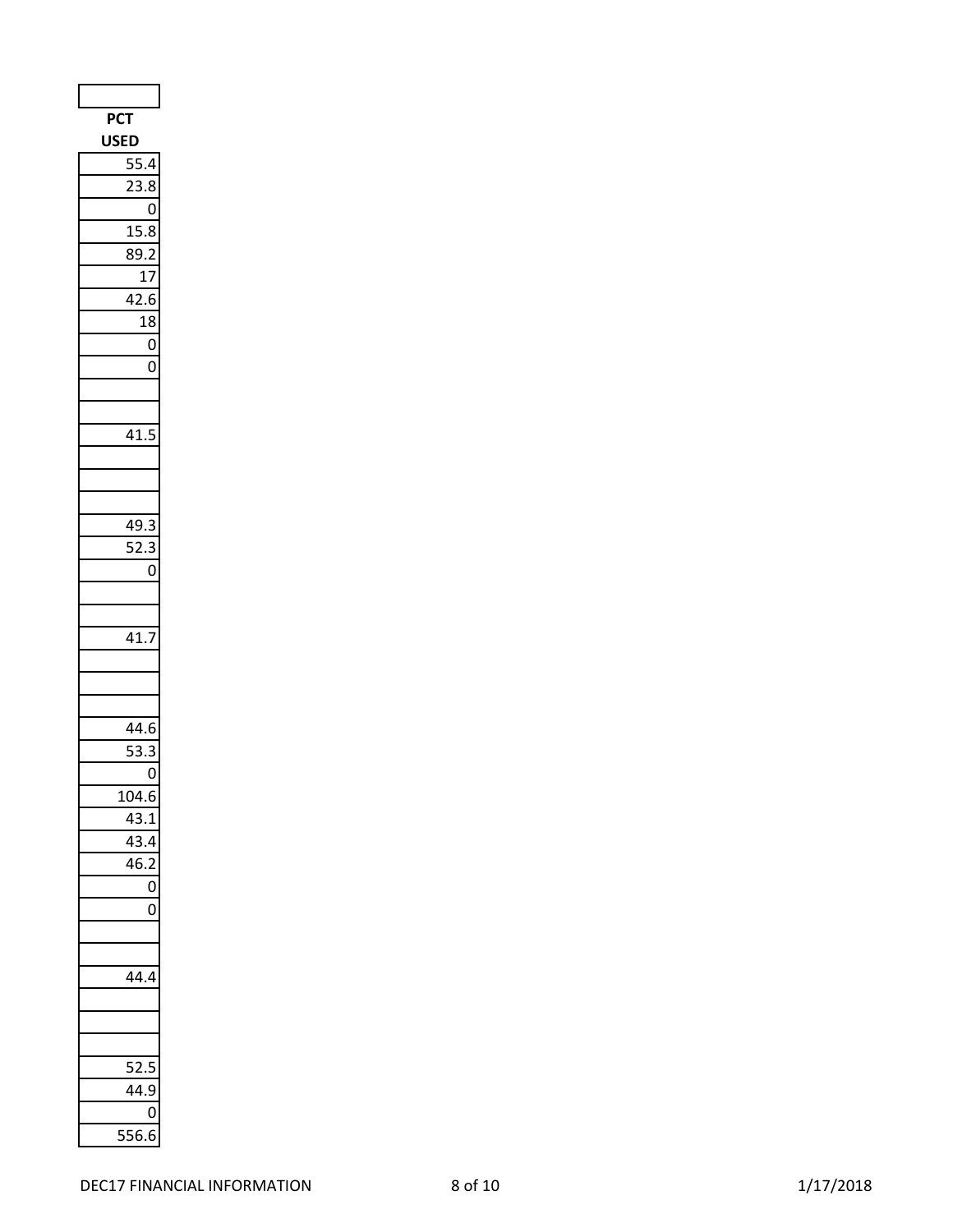|             | 401       |    |
|-------------|-----------|----|
| <b>PCT</b>  |           |    |
| <b>USED</b> |           |    |
|             | 6.1       |    |
|             | C<br>51.5 | 5  |
|             |           | 14 |
|             |           |    |
|             |           |    |
|             | 41.7      |    |
|             |           |    |
|             |           |    |
|             |           |    |
|             | 8.6       |    |
|             |           |    |
|             |           |    |
|             | 8.6       |    |
|             |           |    |
|             |           |    |
|             |           |    |
|             |           | 0  |
|             |           |    |
|             |           |    |
|             |           | 0  |
|             |           |    |
|             |           |    |
|             |           |    |
|             |           | 0  |
|             |           |    |
|             |           |    |
|             |           | 0  |
|             |           |    |
|             |           |    |
|             | :<br>I    |    |
|             |           |    |
|             |           |    |
|             |           |    |
|             |           |    |